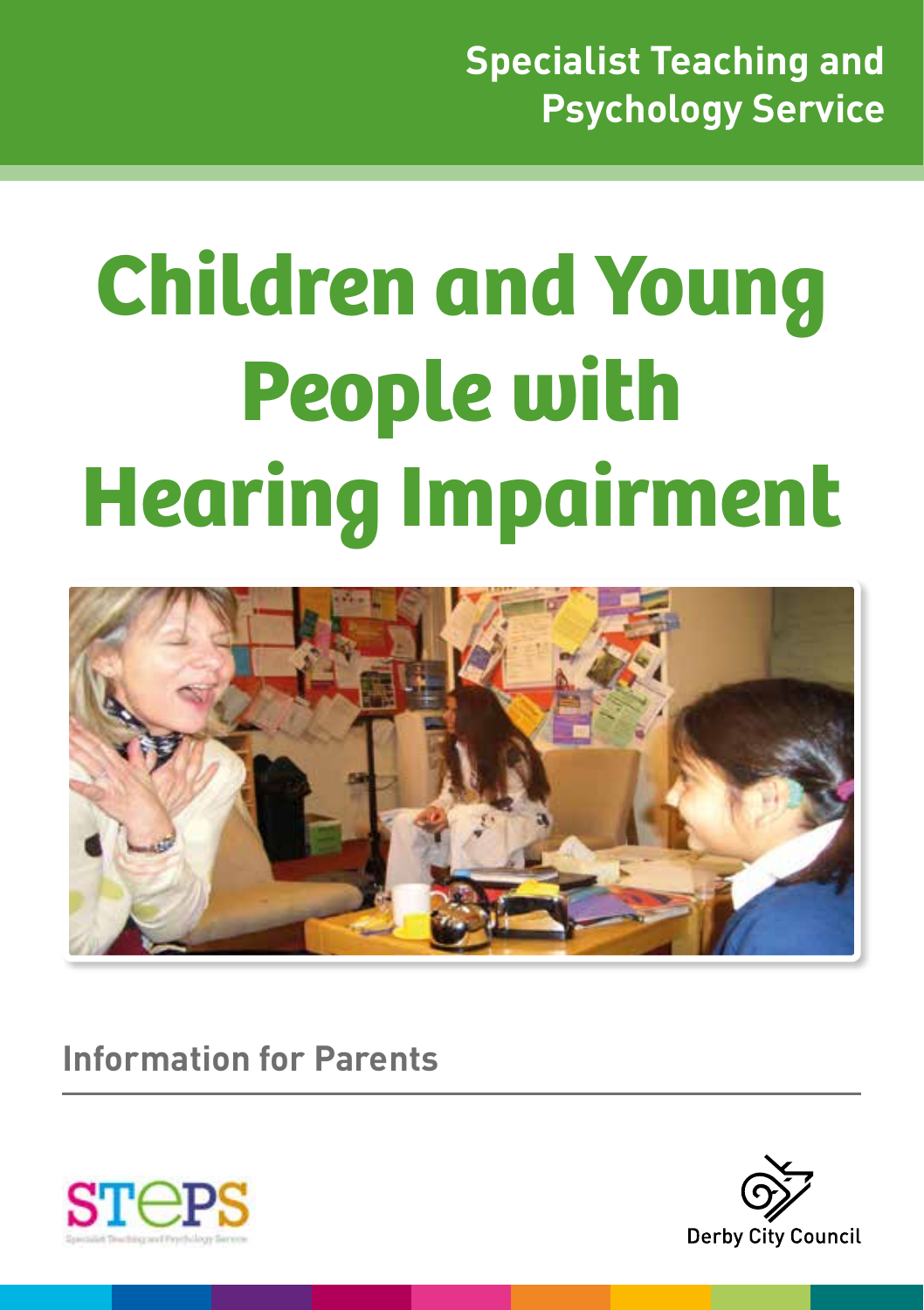## **Safeguarding**

All Advisory Teachers and Support Workers have a current Criminal Record Bureau check. We all have a responsibility to share concerns about a child's welfare with statutory agencies responsible for safeguarding children within homes and settings.



#### **Our role includes**

Our role may include:

- Providing information advice, support and guidance to parents, families, carers and teachers of babies, children and young people with Hearing Impairment.
- Individual tuition.
- In class advice and support for CYP, Teachers, Teaching Assistants and Support Workers.
- Audiological Assessment.



Referrals are received from Audiology following confirmation of hearing loss, but if you think we may be able to advise you then please contact us **01332 641400** .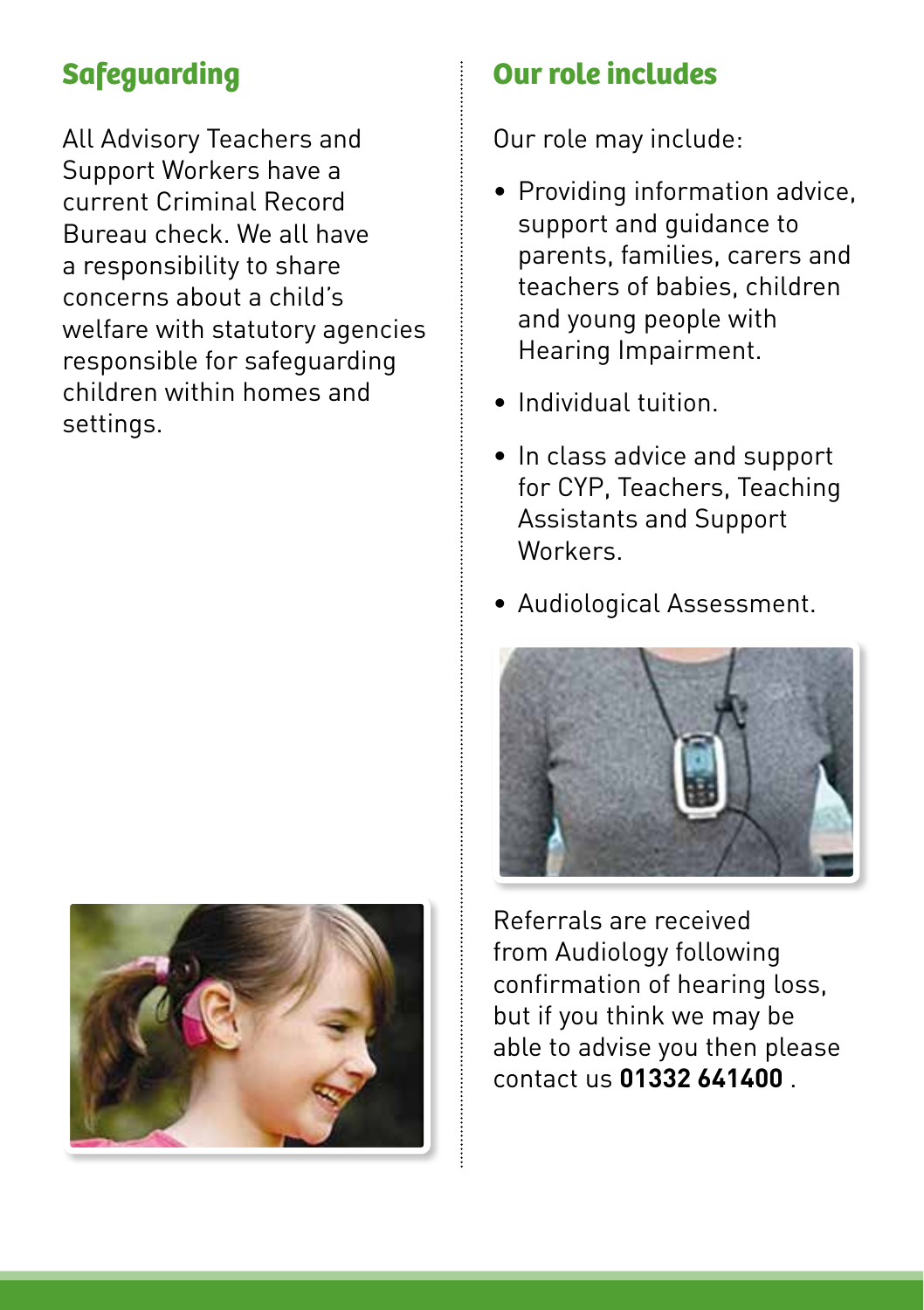### **Functional Listening Assessment**

Audiological advice and support for the management of:

- Personal hearing aids
- Radio Aids
- BAHAs
- Cochlear Implants
- Sound Field Systems



Language Assessment in schools and in homes.

Annual verification of radio aids.

Multi-agency liaison and delivery of service.

Support for transitions between Key Stages and settings.

Advising on strategies to support language acquisition and development for English and British Sign Language

INSET delivery

Developing Children's Audiological Independence

Deaf Awareness training for staff and peers

Contributing to the process of Statutory Assessment

Providing opportunities for local peer group contact

Signposting to information and other agencies